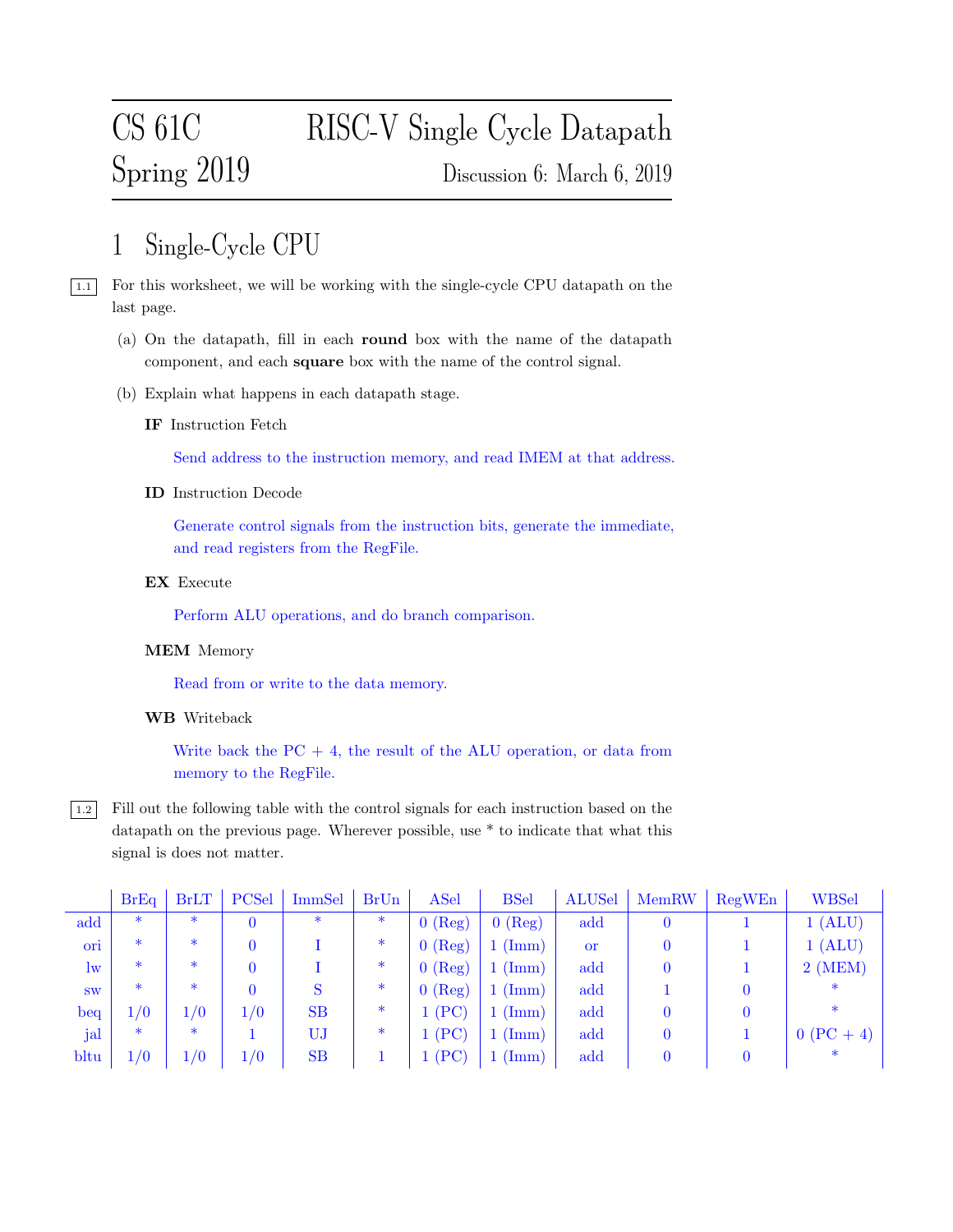#### 1.3 Clocking Methodology

- A state element is an element connected to the clock (denoted by a triangle at the bottom). The input signal to each state element must stabilize before each rising edge.
- The critical path is the longest delay path between state elements in the circuit. If we place registers in the critical path, we can shorten the period by reducing the amount of logic between registers.

For this exercise, assume the delay for each stage in the datapath is as follows:

IF: 200 ps ID: 100 ps EX: 200 ps MEM: 200 ps WB: 100 ps

(a) Mark the stages of the datapath that the following instructions use and calculate the total time needed to execute the instruction.

|              | IF      | ID      | EX | MEM | WВ | <b>Total Time</b> |
|--------------|---------|---------|----|-----|----|-------------------|
| add          | $\rm X$ | $\rm X$ | X  |     | х  | $600$ ps          |
| ori          | $\rm X$ | X       | Χ  |     | X  | $600$ ps          |
| $\mathbf{w}$ | $\rm X$ | X       | X  | X   | Х  | 800 ps            |
| <b>SW</b>    | X       | X       | X  | X   |    | $700$ ps          |
| beq          | X       | X       | X  |     |    | $500$ ps          |
| jal          | X       | Χ       | X  |     | Х  | $600$ ps          |
| bltu         | Х       | X       | X  |     |    | $500$ ps          |

(b) Which instruction(s) exercise the critical path?

Load word (lw), which uses all 5 stages.

(c) What is the fastest you could clock this single cycle datapath?

$$
\frac{1}{800} \text{ picoseconds} = \frac{1}{800 \times 10^{-12}} \text{ seconds} = 1,2500,000s^{-1} = 1.25GHz
$$

(d) Why is the single cycle datapath inefficient?

At any given time, most of the parts of the single cycle datapath are sitting unused. Also, even though not every instruction exercises the critical path, the datapath can only be clocked as fast as the slowest instruction.

(e) How can you improve its performance? What is the purpose of pipelining?

Performance can be improved with pipelining, or putting registers between stages so that the amount of conditional logic between registers is reduced, allowing for a faster clock time.